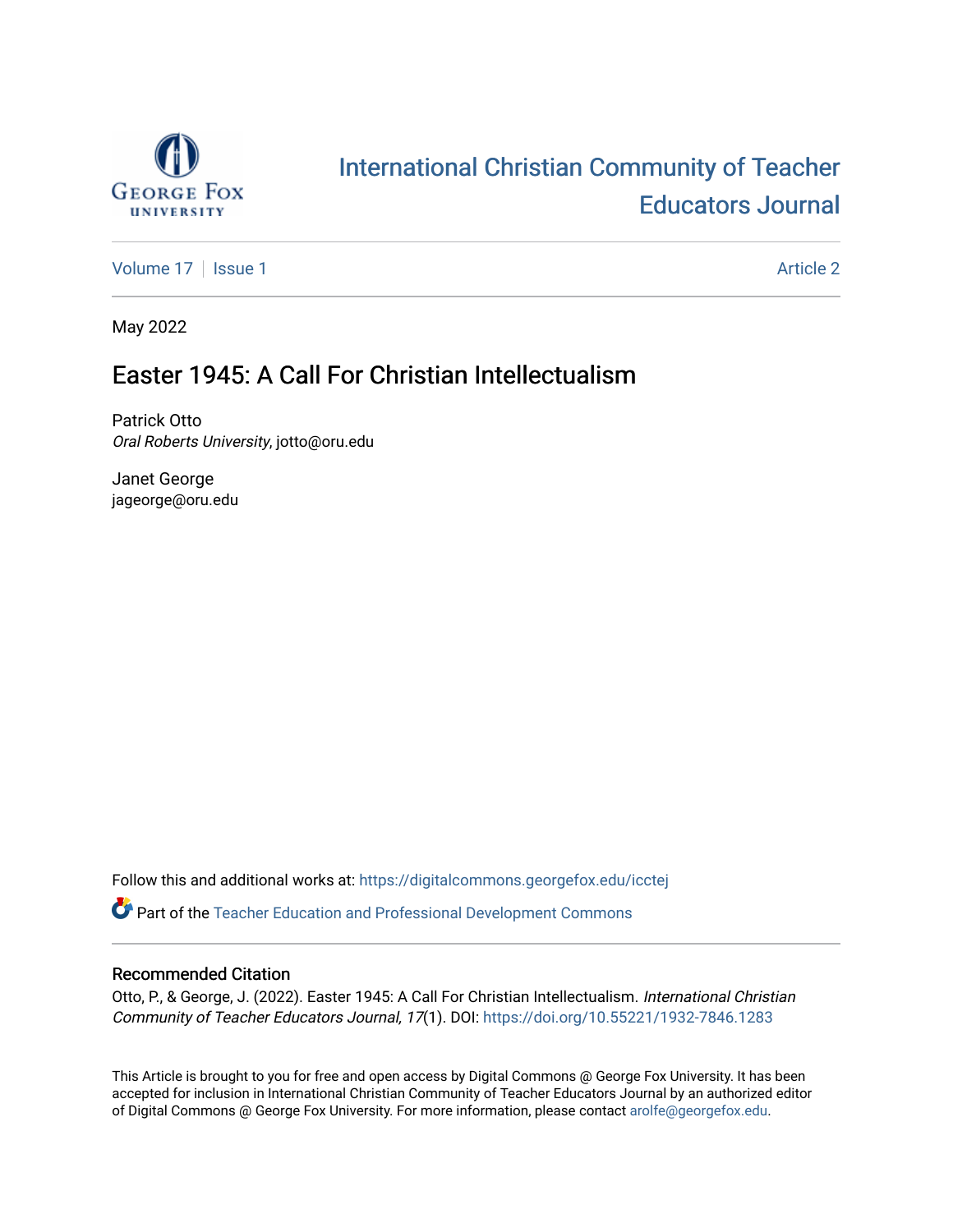### Easter 1945: A Call For Christian Intellectualism

#### Abstract

There is an urgent need for Christian intellectualism to find its voice again. Institutions of higher education in America today are facing the onslaught of conflicting worldviews. In 1945 C.S. Lewis warned the Church about watering down the faith. In a postmodern world that is trying to be 'good without God', for the sake of their students and the Church, Christian educators must hold firm to scripture. There are several cultural challenges that inhibit the progress of Christian intellectualism, but if Christians learn to 'think Christianly,' and are "unafraid to articulate their own faith assumptions…(thereby allowing) the academic enterprise to benefit from the formative and hope-filled perspective of a Christian worldview" (Edlin, 2009, p.213), they can, with the guidance of the Holy Spirit, bring new hope to an intellectually confused world.

#### Keywords

Christian intellectualism, Christian scholarship, Christian academia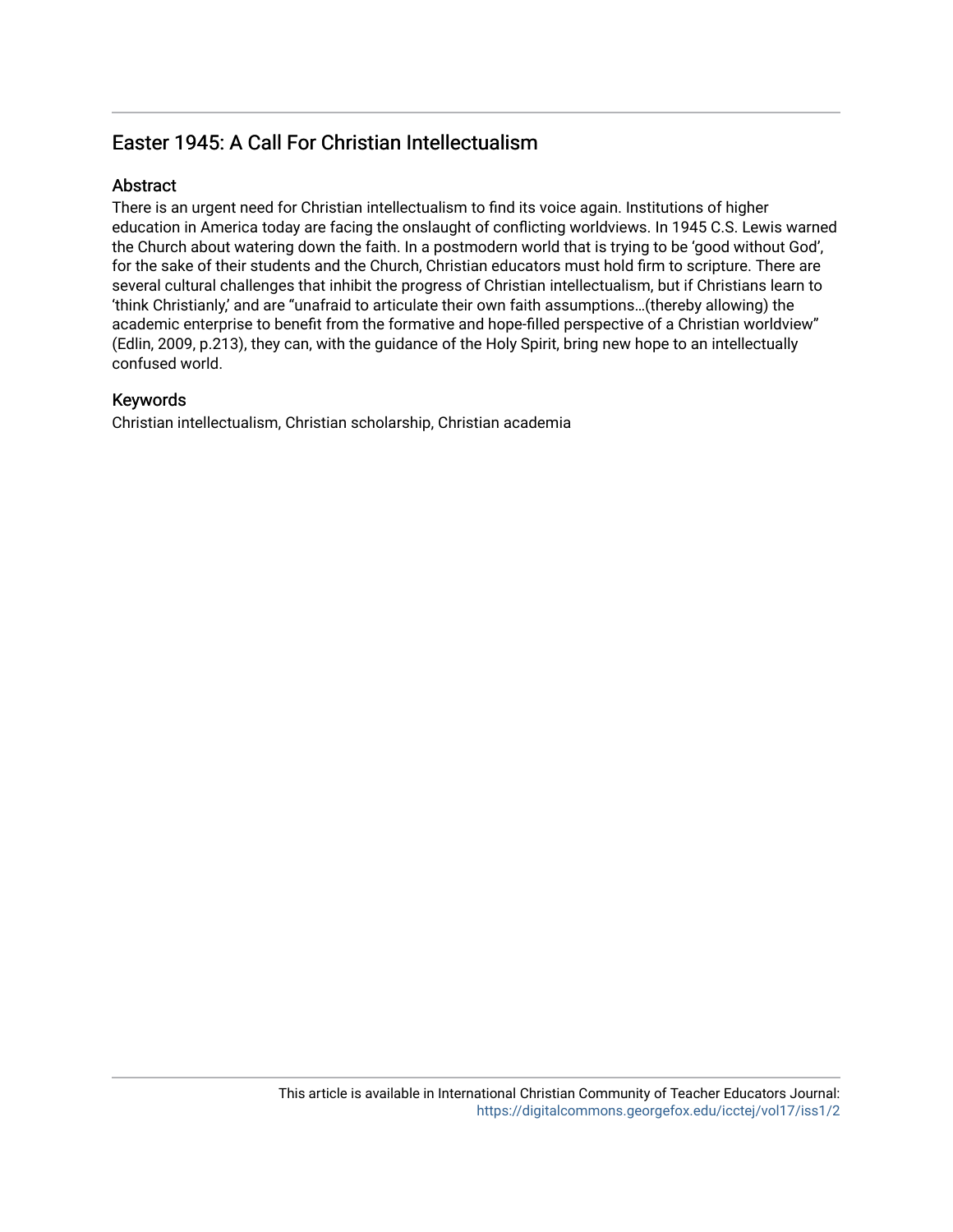

# **Easter 1945: A Call for Christian Intellectualism**

*Patrick Otto, Oral Roberts University*

t was Easter 1945. What would be the last V2 rocket attack on the United Kingdom had just  $\blacktriangle$  killed a woman in Kent three days earlier. Twas Easter 1945, what would be the<br>
rocket attack on the United Kingdom<br>
killed a woman in Kent three days ea<br>
Burned and bombed-out buildings were prominent in London and most of the cities in the country. Rubble was everywhere, and food was scarce. The economy was in shambles, and the empire was shaky. C.S. Lewis had been invited to speak at the Carmarthen Conference for Youth Leaders and Junior Clergy of the Church of Wales. The topic that he was asked to expound upon was the future of the Church. Lewis could have spoken about the effects of the war on the Church, but instead, he chose to focus on the strength of the teaching of the Church and his concern that the Church would fail as the catechism drifted away from the central tenants of Christendom. He encouraged faithful adherence to scripture and its presentation in a manner that is understandable for the ordinary person (Lewis, 1970). He also admonished the audience of church leaders to hold firm to the fullness of Christianity:

> Do not attempt to water Christianity down. There must be no pretense that you can have it with the supernatural left out. So far as I can see, Christianity is precisely the one religion from which the miraculous cannot be separated. You must frankly argue for supernaturalism from the very outset. (Lewis, 1970, p.99)

Christianity without the supernatural is empty. Thus, when scripture instructs us to "Love the Lord with our whole mind" (John 4:23), it is a reminder to embrace the supernatural with our mind. We are to be mindful and thoughtful in our walk with the Lord. Less than 20 years later, Blamires (1978) decried the end of the Christian mind. He made the observation from a Western

perspective, and at times his work, *The Christian Mind*, seems to assume that we are Christians simply by birth. However, overall, Blamires' statement applied to the ordinary Christian of the day.

Over half a century later, the question must be asked: What is the condition of the Christian mind today? Does the 21st century allow room for a Christian mind? Do today's Christians know what a Christian mind is or that it can exist? Does the ordinary Christian today still think on what Lewis referred to as "Mere Christianity," or has Blamires' proclamation solidified turning a once vibrant Christian mind to stone? And if the mind is cold stone, the heart and soul cannot be far behind.

As recently as 2018, Dockery and Morgan published an anthology of essays that exemplify the existence of the Christian mind. Its very title, *Christian Higher Education: Faith Teaching and Learning in The Evangelical Tradition*, identifies its cloistered nature. There are still pockets of Christian intellectualism, but these are oases in a growing desert, and the Christian university may be the last major safe harbor for Christian thought.

The Christian exercises the mind because it is "an implicit acknowledgment that things do not exist on their own" (Noll, 1994, p. 50); rather, they point to the Creator. While Blamires (1978) lamented that the Christian mind has long since yielded to secularism., many others believe that the battle for the Christian mind is still being waged. Claerbaut (2004) pointed out that the battlefield is in the mind, with the Biblical worldview on one side, pushing to "view life mentally through Christian lenses… using

**Patrick Otto, Chair, Graduate Education, Oral Roberts University, jotto@oru.edu**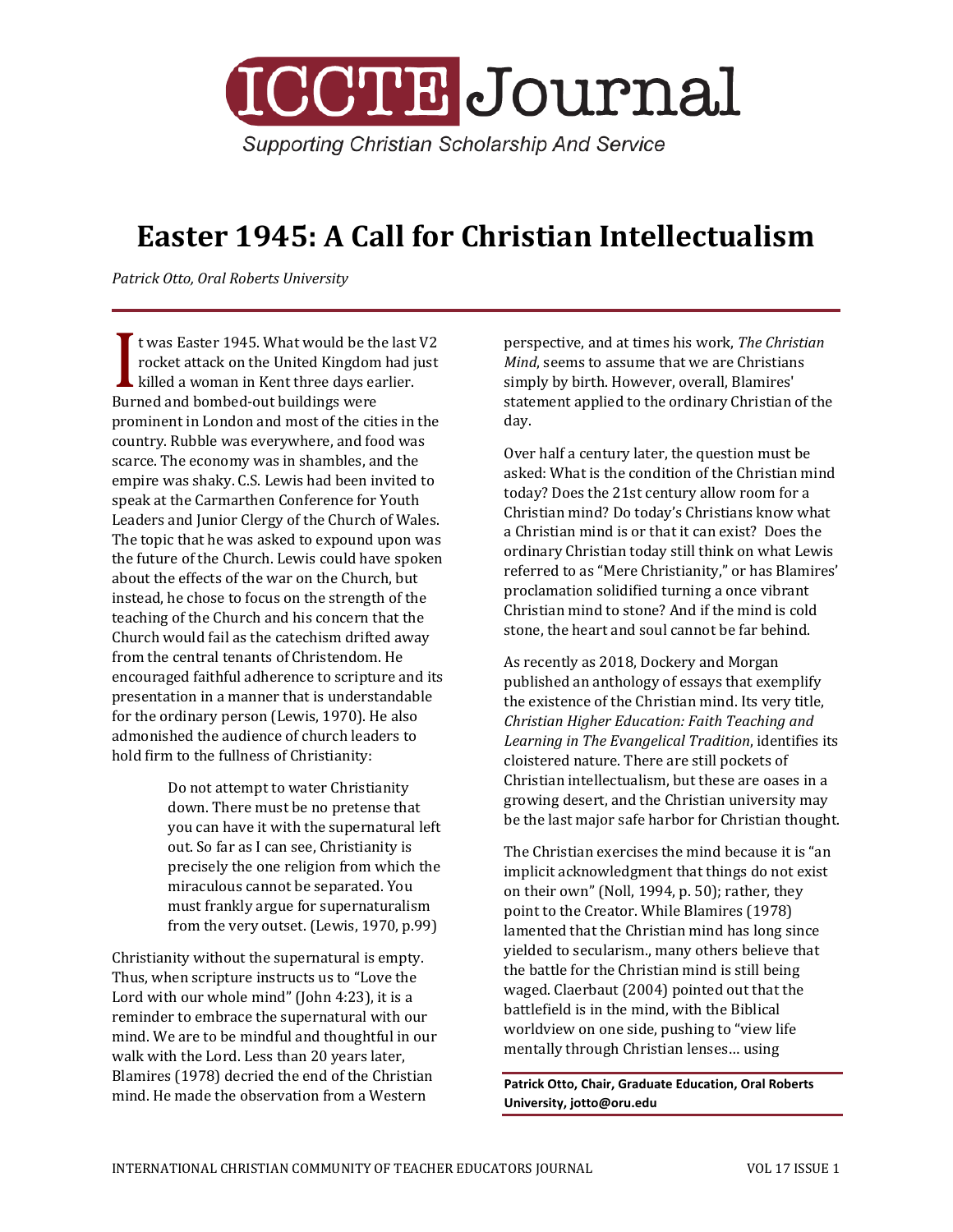Christian criteria in making assessments…having a Christian mind" (p. 23). On the other side is any worldview that stands in opposition to the Biblical worldview, including different philosophies such as realism, idealism, existentialism, liberalism, naturalism, progressivism, postmodernism, and transhumanism, to name a few, but none of these have had such a pervasive and far-reaching impact on the Christian mind as secular humanism.

The term *secular humanism* has had several definitions over the years. One view is it encompasses many of the components of the nontheistic philosophies. Its core principles remain firm in its denial of the supernatural and its impact on our thought process. The American Humanist Association, with its defense of nontheistic thought at its core, defines secular humanism as doing or being "good without a god" (American Humanist Association, 2021).

The ideas promoted by secular humanism have had an impact on the intellectual views of individuals over the past centuries.

> *The human mind is one of the greatest creations and gifts God has given. It is through the intellectual mind that human beings can interact with the world from a Christian perspective. To think from a Christian perspective implies addressing all issues within the framework of the Bible.*

However, the reality is that Christians now think about every issue in secular terms except religious or spiritual matters. Unless people are taught to "think Christianly" (Edlin, 2009), it is highly likely that the world will witness a "withdrawn and compartmentalized Christian spirituality severed from contemporary culture by the drugged inoperancy of the Christian mind" (Blamires, 1978, p. 190). This article describes how secular humanism has influenced Christian thinking and explores the desperate need for Christian higher education to be intentional about developing the Christian mind in a way that breaks out of

academia and permeates the everyday world of everyday Christians.

#### **The Roots of Secular Humanism in American Intellectualism**

Secular humanism, declared a religion by the U.S. Supreme Court, may be the fastest-growing worldview in America (Hughes, 2011). It has its roots in the 17th century Enlightenment period when French intellectuals began a move to extol a dependence on reason and science as opposed to religion and superstition. The coupling of religion and superstition was deliberate and made way for the rejection of religious thought, which was considered to be scientifically unverifiable and not on par with intellectual reasoning. According to enlightenment logic, human beings were fully capable of interpreting truth and reality without the aid of religion or the Christian God. This was the basis for the idea of secularism – "living as if God did not exist" (Claerbaut, 2004, p. 27).

The humanist perspective, which is foundational to the secular worldview, is that human beings are the only gods. The American Humanist Association, which has been a voice for this particular worldview, defined humanism as "a progressive philosophy of life that, without supernaturalism, affirms our ability and responsibility to lead ethical lives of personal fulfillment that aspire to the greater good of humanity" in its 2003 Humanist Manifesto III (American Humanist Association, 2021). The association freely admits to the nontheistic nature of humanism, which they defined as the absence of proof of the supernatural life. The secularist worldview is one in which truth and knowledge can no longer be determined on the basis of Judeo-Christian philosophy; instead, these are concepts that must be tangibly proved by scientific inquiry (London, 2008). Secular humanism is thus a "comprehensive nonreligious life stance that incorporates a naturalistic philosophy, a cosmic outlook rooted in science, and a consequentialist ethical system" (Flynn, n.d.).

A significant stakeholder that has direct access to the mind of the next generation is any institution of higher education. Over the years, higher education has played a significant role in transforming the mind by transferring new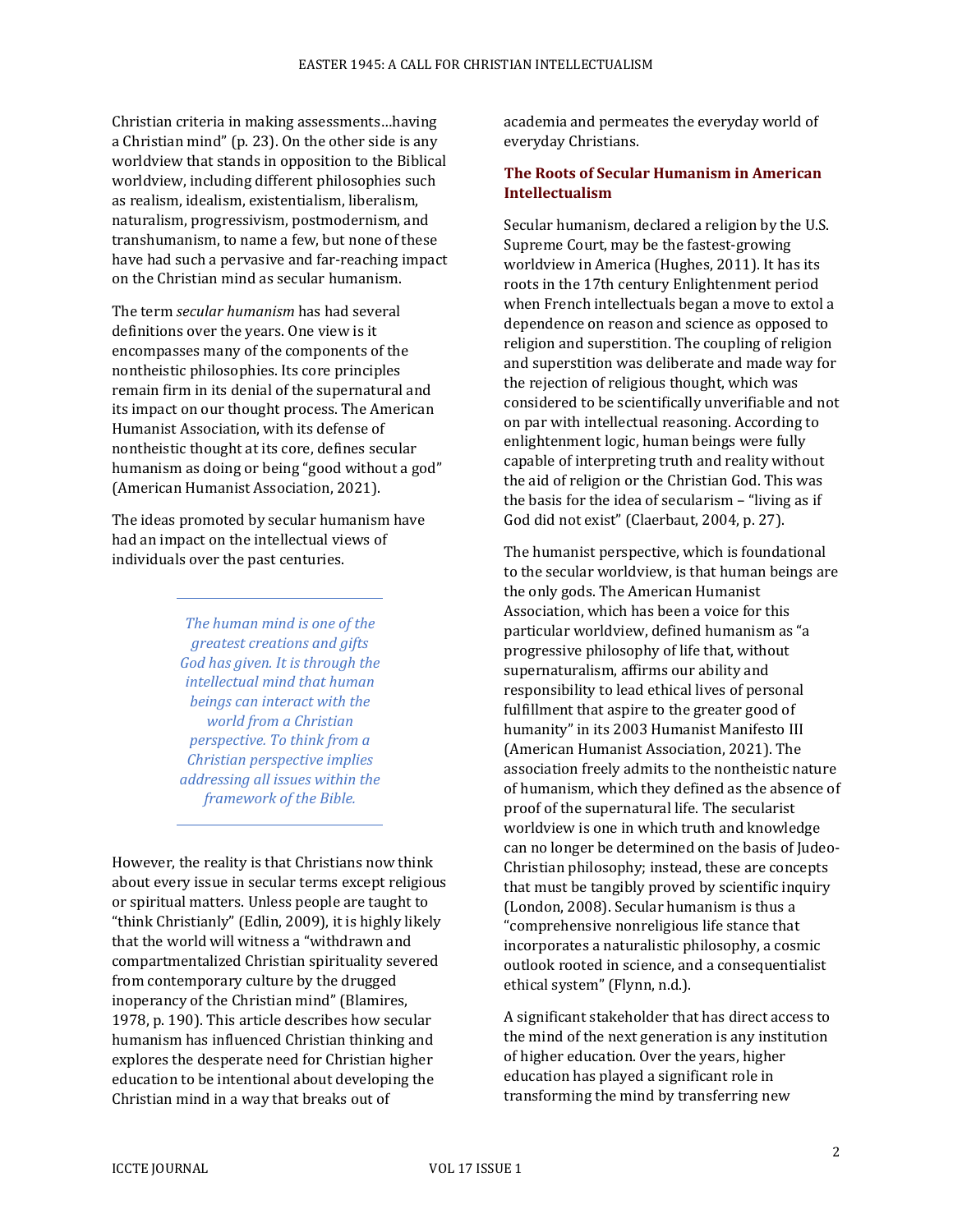information (Scott, 2006). The initial mission of institutions that were established to provide higher education in the United States was to pass on "a valued spiritual and intellectual heritage to succeeding generations" (Nieli, 2008, p. 318). In order to comprehend the key role of universities in terms of their influence on various disciplines of study, policies, law, and society in general, it is helpful to take a look at the historical role of universities in America and how secular humanism gained such a strong foothold.

#### **Secular Humanism in U.S. Universities – A Historical Background**

The idea of secular humanism began to take root in higher education in the U.S. under the guise of seeking truth using science and human reason instead of relying on the Bible as the only source of interpretation. Universities in the United States can trace their origins to the earliest renowned centers of learning in medieval Paris, which were run by the church. The struggle for power always existed between the church and the university in the name of pursuing truth; these tensions developed even further with the Enlightenment. The initial goal of education was to develop a balance with a "…broadly based liberal arts education, by regular devotional and prayer exercises, and by the living example of cultivated Christian gentlemen who provided day-to-day role models for those entrusted to their care" (Nieli, 2008, p. 316). The early settlers in the United States were strongly influenced by these struggles and new ideas, reported Adrian (2003), as they sought to establish universities such as Harvard, Cambridge, and Yale, as "the means to build a Christian civilization" (p. 18), where their objective was to "blend rational thought, piety, and scholarship" (p. 19) while upholding the Bible as the ultimate authority.

However, there was a gradual shift to exclude the same Protestant belief system from university classrooms. As America faced the prospect of a world war, discussions on the future of intellectual leadership began to resonate in scholarly circles. For instance, scientists such as Einstein suggested that the answer was for religious people to "give up the idea of a personal God and avail themselves of those forces which are capable of cultivating the Good, the True, and

the Beautiful in humanity" (Marsden, 1994, p. 382), indicating that people could find those answers within themselves. By the mid-20th century, the university was transformed into a "multiversity," a term coined by Clark Kerr, President of the University of California, who used it to describe the loss of a unified purpose. This loss also included the tendency to marginalize Christian references from mainstream academics to seminaries and theology departments (Adrian, 2003).

In 1945, the Harvard Report on General Education published a report stating that the purpose of higher education, which was to "train the Christian citizen," had mostly disappeared and speculated that the new unifying purpose was human dignity. On the international scene, American higher education was being recognized for its research activities and scientific discoveries, but locally, universities, on their part, instead of working at connecting the dots between scriptural truths and scientific discoveries, mostly chose to play a passive, silent role. Gradually, in the name of academic freedom, university officials were no longer allowed to bring in Scripture as a guide (Claerbaut, 2004). In 1966 Pattillo and MacKenzie (as cited in Adrian, 2003) conducted a groundbreaking study to investigate the Christian institutions that were set up for higher education. Their report indicated that these institutions had "an uncertain foundation for religiously oriented educational programs" (p.24) and that the Christian faith was now seen as "one among numerous other faiths in higher education" (p.30) due to the increasingly pluralistic nature of the American culture.

By the twentieth century, a key player who influenced the course of education in the U.S. was progressive educator and reformer John Dewey. Dewey's experimentalism rejected the acceptance of eternal truth and absolute values found in the Scriptures in favor of the use of scientific research to discover tentative truths and relative values (Gutek, 1995). He advocated the type of education that was based on the learner's personal experience instead of traditional religious education and believed that "rational thinking would lead to right behavior, and morality, essentially social in nature, would be best understood using the new evolutionary paradigm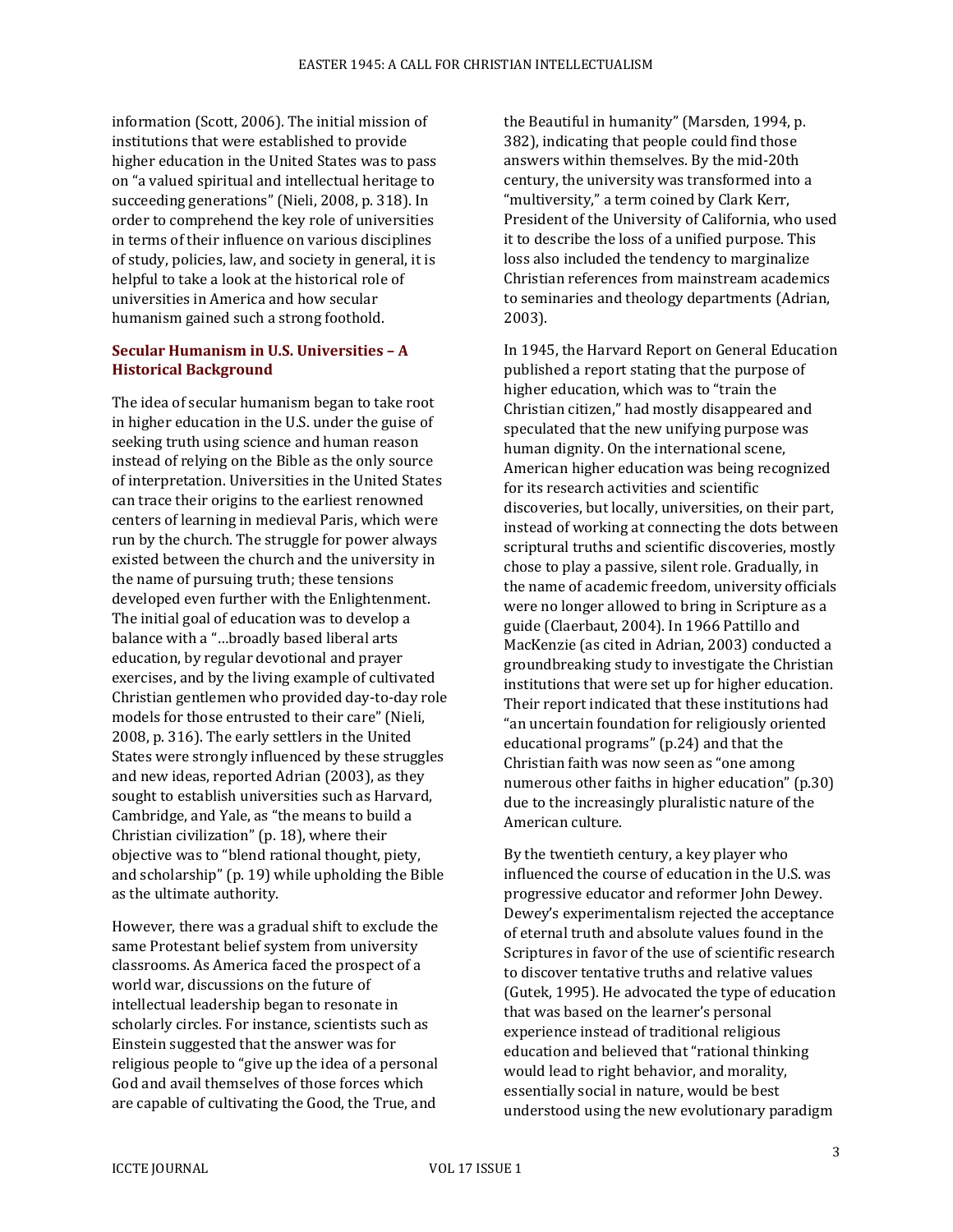emerging from the natural sciences" (Valk, 2007, p. 275). He also openly rejected any transcendent goals for education. To him, the ultimate aim was the creation of an equal society that would strengthen democracy in the nation (Green, 2002). Hunter (2000) commented that Dewey "positioned not God at the centre of the moral universe but the individual—supreme, autonomous, rational, evolving, and basically good" (p. 64).

The shift from a Christian to a secular viewpoint in universities was gradual. The Jewish philosopher Herberg described this shift quite accurately as "the prohibition against paying any classroom attention at all to God…(with) the effect of removing from the students' intellectual consciousness the entire supernatural dimension" (as cited in Claerbaut, 2004, p. 31). Hitchcock (1982) had warned that secular humanism in America "dispensed with God" (p. 44) and allowed man to "deny all moral constraints…and invent his own morality" (p. 48). With their judicial decisions, the American law courts also played a strategic role in this shift. As a result, "…the transcendent gave way to an official policy of secularism within public education" (Lee, 2010, p. 23).

In the late 19th and early 20th centuries, Smith (2003) noted that there was a nationwide initiative to professionalize all fields, which implied "throwing off a Christian worldview and cultivating a secular approach that was scientific and value-free" (pp. 2-3); colleges were asked to change from their "general Protestant worldview and morality" and promote a more "objective, areligious and irreligious pursuit and transmission of knowledge" (pp. 2-3). Marsden defined the word *secularism* as "the transformation from an era when organized Christianity, and explicitly Christian ideals had a major role in the leading institutions of higher education to an era when they have almost none" (as cited in Adrian, 2003, p. 20). In today's society, observed London (2008), there is hardly any room for the free exchange of ideas due to the emphasis on political correctness. In post-secondary education, students are expected to adhere to the existing worldview or risk ridicule and social isolation. He added, "Instead of being presented with a variety of perspectives and encouraged to think for

themselves, they are often fed an orthodoxy which they must regurgitate for their professorial masters" (London, 2008, p. 72) – all in the name of secular humanism.

Former U.S. Education Secretary Bennett's description of the higher education scene of the 1960s and 70s appears to have been almost prophetic:

> When students demanded a greater role in setting their own educational agendas, colleges and universities eagerly responded by abandoning course requirements of any kind and with them the intellectual authority to say to students what the outcome of a college education ought to be…The curriculum was no longer a statement about what knowledge mattered; instead, it became the product of a political compromise. . . among competing schools and departments overlaid by marketing considerations. . . all knowledge came to be seen as relative in importance, relative to consumer or faculty interest. (as cited in Nieli, 2007, pp. 326-327)

This can be directly linked to the consequent loss of Christian intellectualism from the forefront of higher education as well.

> *As a result of growing up "religiously illiterate" (London, 2008, p. 24), American graduates are not presented with a Christian worldview as part of their education. So, the non-Christian is not exposed to such ideas, and the Christian is not taught how to integrate faith with personal career goals (London, 2008). As Roberts (2009) pointed out, it appears that the tragedy of the loss of the Christian mind occurred with the shift from the pursuit of knowledge based on trust in God to that of doubt.*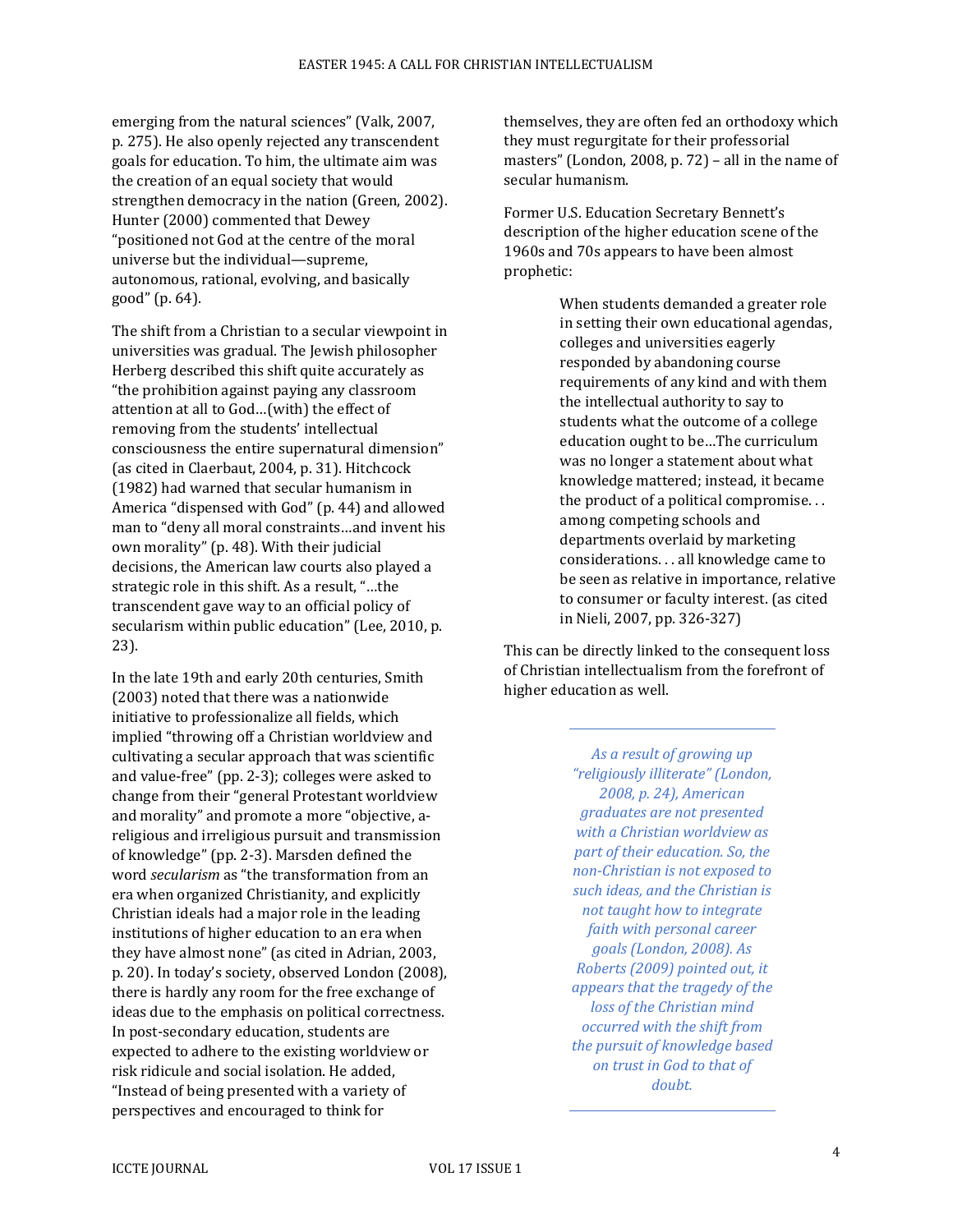#### **The Secular/Sacred Dichotomy**

On September 8, 1974, C.S. Lewis made the cover of *Time* magazine. In the cover article, entitled *Don V. Devil*, the authors discussed Lewis' impact on Christians and the secular world. The article gave a complementary view of Lewis' scholarship and teaching and viewed him as an intellectual, albeit with some unusual thoughts. Hence, according to one of the most prominent media sources of that day, Lewis belonged to the club of intellectuals and was seen as a thought leader in society. The article also referred to Lewis as a "heretic among modern intellectuals" because he really believed in God and the supernatural. Today, however, the fact that Lewis was unapologetically Christian, thought Christianly, and applied Christian thoughts to the everyday world around him would certainly "cancel" him. Modern society would probably have no room for the likes of Lewis and his superior, albeit Christian intellectualism.

According to Claerbaut (2008), a Christian worldview and a secularist worldview will always be on an "ideological collision course" (p. 31). Pearcey (2004) clarified that one reason such a dichotomy exists between the sacred and the secular realm is because of a mistaken assumption by modern-day Christians. They mistakenly assign areas of worship, morality, and religious preferences into the sacred category and assume that science, politics, economics belong to the secular section. Pearcey (2004) borrowed Francis Schaeffer's "two-story theory of truth" to describe this intellectual split. According to this theory, people divide their thought life into a two-story structure; all the rational and verifiable ideas are delegated to the lower story, and the upper story is meant to house all the non-rational and the noncognitive ones. Christians believe they have to make a leap of faith when they are required to shift from their intellectual reasoning, which is in the lower story, in order to affirm values like moral freedom and dignity, which has no other course but to fit into the upper story. Because Christians delegate religion to the upper story, they are unable to bring their faith into the sphere of everyday life. Edlin (2009) observed:

> The Christian faith is a personal, beliefbased position that is divorced from the intellectual rigor and values-free

investigation of daily life and vocation…Western secular culture tolerates—even supports—religion as long as it remains in its private realm. It is assumed that religion should not seek to give direction to commerce or political structures or international relations—or scholastic investigation, which, it is claimed, can only really be directed and measured in terms of an objective scientific paradigm. (p. 209)

It is because of this underlying conviction that Christians can be sincere about their faith in their personal life but be totally unaware of how to incorporate their Christian worldview into their secular life. Bonhoeffer, in his *Letters and Papers from Prison*, observed that "… the Christian … cannot split up his life into water-tight compartments. The common denominator is to be sought in thought and practical living in an integrated attitude to life" (as cited in Naugle, 2009, p. 242). The solution to ending this dichotomy is for the Biblical doctrine of revelation to "close the gap between fact and value" (Pearcey, 2004, p. 246) and, by extension, between the sacred and the secular.

Reno (2016) pointed out that the American Christendom of the 1950s is gone and will not come back. Instead, he called for a new approach to society, one that defended scriptural concepts assertively but with civility and one that demonstrated Christian hospitality. He observed that Christians may have their voice heard in society by standing firm on Scriptural beliefs and communicating them with civility in a setting that reflected God's love, grace, mercy, and other attributes of hospitality.

#### **Challenges Inhibiting Christian Intellectualism in Higher Education**

There are many cultural and legal challenges in higher education today that contend with Christian intellectualism. One of the foremost challenges is that the Bible is no longer the standard against which values are assessed and truth measured. Values are now seen as "subjective preferences, personal and social, over against the objective realities provided by scientific knowledge" (Sloan, as cited in Pearcey,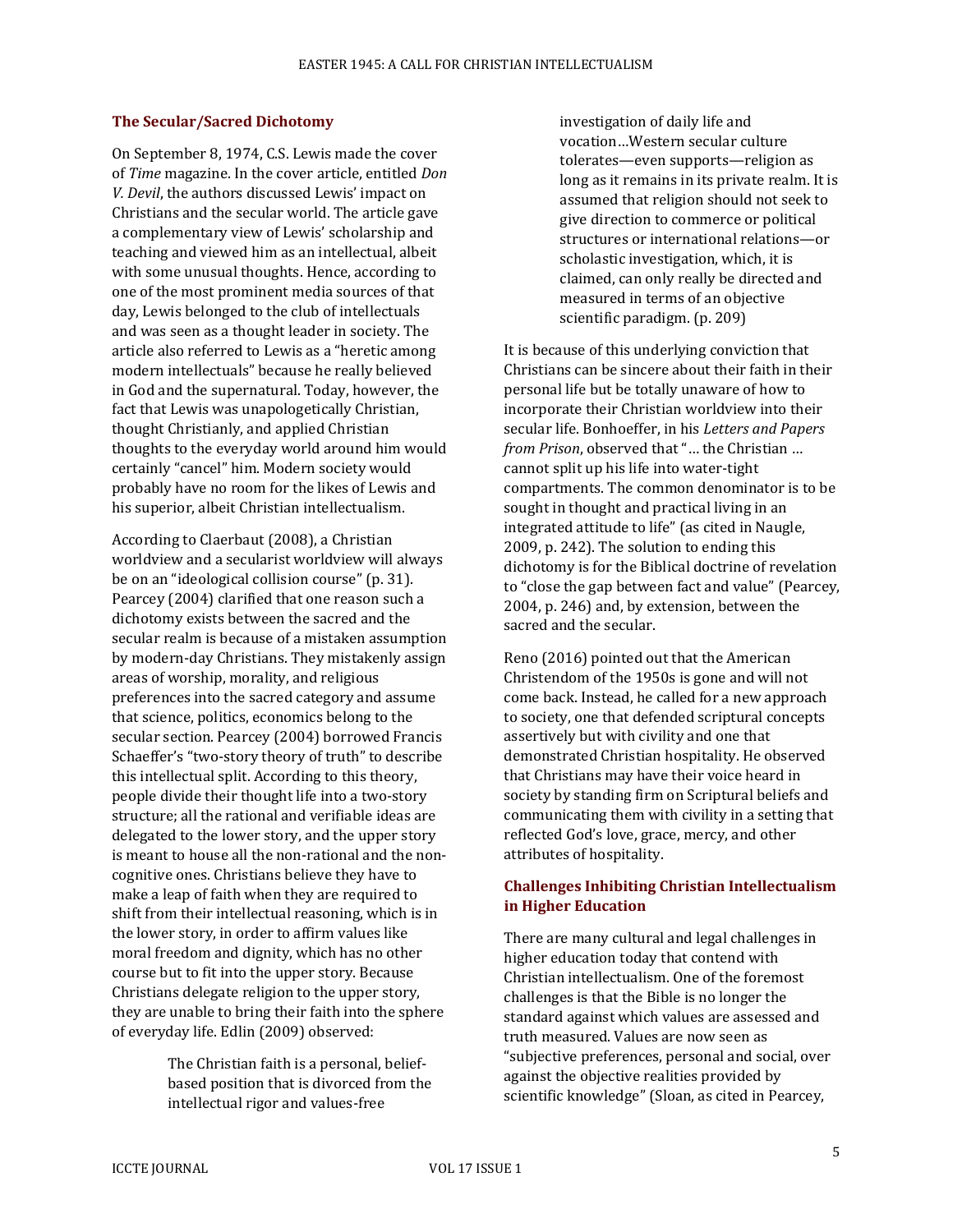2004, p. 177). The Christian faith is considered to be a matter of personal experience rather than universal truth; as a result, Christians automatically "relegate religion to the 'upper story,' which keeps the question of true or false off the table altogether" (Pearcey, 2004, p. 202).

Joeckel and Chesnes (2012) presented a study by Weeks and Isaak demonstrating that only 1% of the faculty in the elite universities are professing to be "born again Christians" and that 37% of the faculty profess atheism or report to be agnostic. In essence, this study tells the Christian scholar two things should they wish to enter secular academia. First, it points out that they will be part of a very small minority in the secular university setting. Second, with 37% of the faculty self-reporting to be atheistic or agnostic, there will be no shortage of faculty holding a strongly opposing point of view. This difficult and alienating environment that the world of academia offers the Christian scholar is indicative of the challenge for Christian intellectuals.

Christian universities are also confronted by the absence of a framework where Christianity is considered to be true. The entire idea of religion is now widely seen as a subjective reality, whose popularity or success is measured by how much it can benefit the lives of its believers. It is fashionable to consider faith, or, to use the more popular term, "spirituality" as something personal and subjective, thereby automatically delegating it to Schaeffer's "upper story" and leading to a loss of intellectual credibility (Pearcey, 2004). Hitchcock (1982) pointed out that truth, values, right and wrong, are all now regarded as something relative and justifiable, based on each individual's needs, which implies that people have the freedom to "create their own values and resist those imposed by others, including religion" (p. 74).

In the late 1960s, a belief began to emerge that the existence of God meant the existence of unfair and superfluous constraints on personal freedom. Why live to fulfill God's plan when one has plenty of plans of one's own? The attitude of these secularists, aptly called the "me generation," consisted mainly of new-age pretensions of selfknowledge, a cloak, essentially, for the relentless fulfillment of personal wishes" (London, 2008, p. 15). Such an outlook that has become even more

prevalent today has direct effects on the legal challenges that Christian intellectualism faces today. When the nation's judicial system legalizes choices such as abortion and same-sex marriages, Christian intellectualism is faced with enormous roadblocks due to the immediate aftereffects and the long-term consequences that apply to individuals and society at large. In both, we see the accumulative effect of making choices without considering God's purpose for our lives. That is why it is crucial for Christian intellectuals to explain to students why such decisions are wrong by offering a Biblically-based, intellectually satisfying defense.

Under the guise of building peace and tolerance, the academy has pursued multiculturalism – a new "ism" that removes the need for a foundation built on Judeo-Christian values. Wenyika and Adrian (2009, p. 116) pointed out the danger of receiving an undergraduate experience through the secular lens of multiculturalism because it can lead to the "fragmentation of knowledge with no basis for value judgments in the search for truth." Corts (2011) noted in his commentary on Masden's work that the desire of the academy (is it ok to use this word?) to be inclusive led them to "exclude all religious perspectives" (p. 20). Marsden (1994) saw this challenge coming to Christian intellectualism almost thirty years ago:

> Groups who do not match the current . . . ideological norms are forced to fend for themselves outside of the major spheres of cultural influence. Almost all religious groups, no matter what their academic credentials, are on the outside of this educational establishment, or soon will be, if present trends continue. (p. 440)

#### **Role of Christian Intellectualism in Higher Education**

Christian intellectualism has its foundation in scripture. The Bible is the source, the "Word of God, from which we receive …revelation concerning the nature of God, humankind, ultimate reality, goodness, and life expectations" (Braley et al., 2003, p. 56). The goal of Christian education is to teach students "how to live and love, how to raise a family, how to shape and transform culture along Biblical lines" (Green,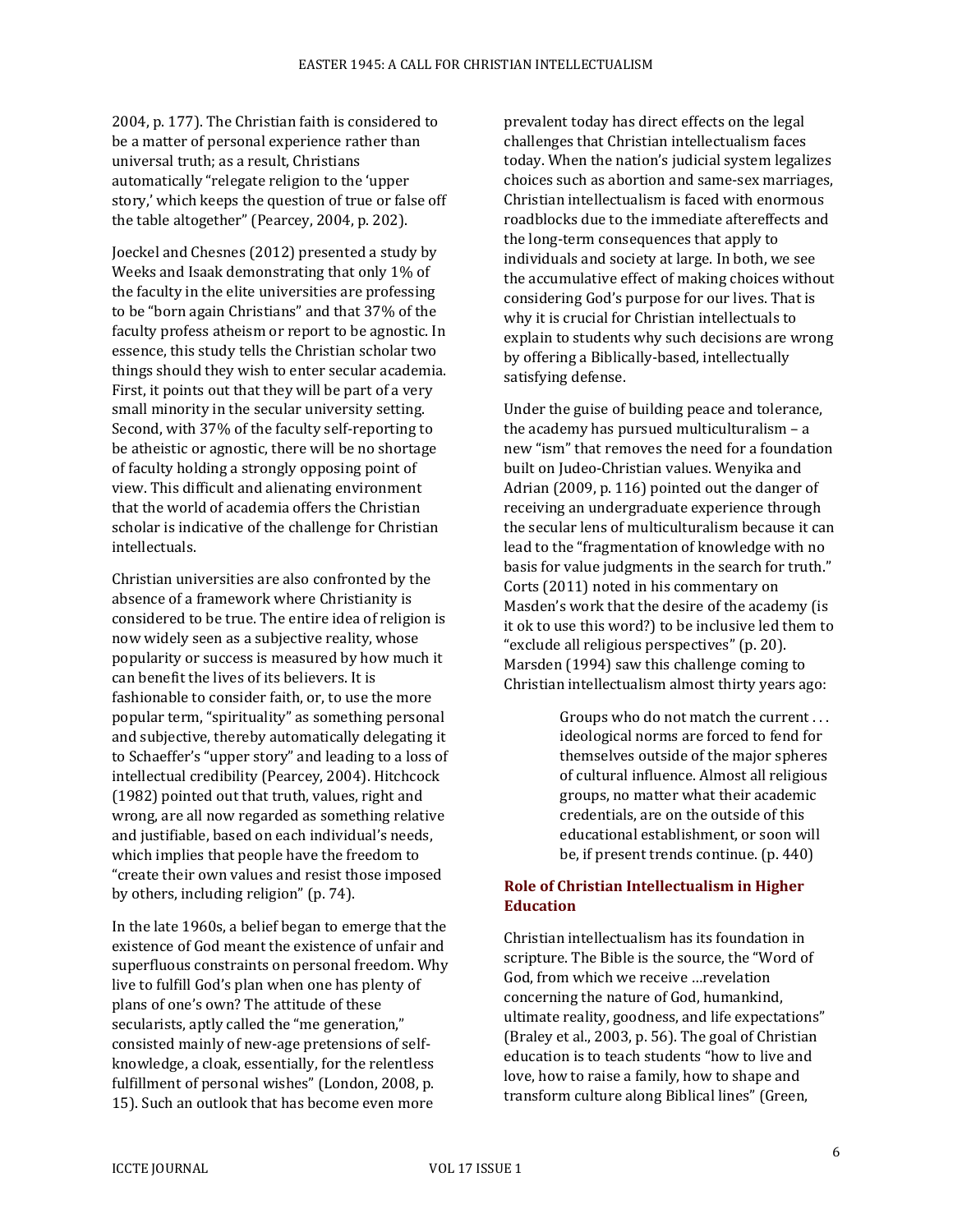2002, p. 90). As followers of Christ, we are instructed to "demolish arguments and every pretension that sets itself up against the knowledge of God, and … take captive every thought to make it obedient to Christ" (2 Cor 10: 5, NIV). The goal of a Christian thinker is to "seek out the meaning of the Lordship of Jesus Christ for every dimension of human experience, through every discipline" (Litfin, 2004, p. 66). Christian intellectualism calls for "rigorous thinking, careful research, and thoughtful publication" while always "recognizing the sovereignty of the triune God over the whole cosmos" (Dockery, 2002, p. 12). Christian universities need to train their students to recognize that their faith is not and must not be restricted to Schaeffer's "upper story."

Edlin (2009) lamented that many Christian academicians do not know how to think Christianly. So often, Christians in academia have compartmentalized their faith and their academic discipline. Their faith does not inform their discipline, and in many cases, their discipline will inform, transform, or weaken their faith. Edlin (2009) went on to pose the painfully honest question of whether it is possible for the Christian academic to stay true to both faith and the academic enterprise. Hypothetically, the one-way door on the wall of separation now opens the wrong way; thus leaving Christian faculty serving in universities ineffectual as representatives for Christ. Jacobsen and Jacobsen (2012) suggested that the "difficult dialog" and the "big question" concepts may be reopening the door for Christian intellectualism in the secular higher education setting. If so, Christian academicians may regain their voice in the academy.

> *The Christian educator teaching in Christian institutions is fully dependent on the Holy Spirit for the wisdom to develop a curriculum that will adequately address the needs of the whole person. The ultimate goal is to develop, instruct, and mentor students*

*as they discover their unique calling.*

At a post-secondary level, one of the primary goals is to equip students to function successfully in their perhaps unchristian world and to gauge everyday issues against the scale of sound biblical principles. This requires the teacher to consciously depend on the Holy Spirit in each phase of the learning-teaching interaction, follow His leading, and allow room for flexibility in the process (Pazmiño, 2010).

"If Christian educators are to avoid compartmentalization and recover personal and professional integrity, then that worldview perspective that undergirds their academic work must be solidly biblical and deeply Christian" (Naugle, 2009, p. 262). Porter, the former President of Yale, foresaw the danger of excluding Christian teaching from the universities back in 1869 when he cautioned: "Religious influences and religious teachings should be employed in colleges in order to exclude and counteract the atheistic tendencies of much of modern science, literature, and culture" (as cited in Nieli, 2008, p. 319). The first step is to re-introduce the concept of the Christian worldview in the higher education classroom. Teaching from and about a Christian worldview is paramount for the professor teaching in Christian higher education. Unfortunately, the doctrines of specific disciplines often impose limits on this approach, even in traditional Christian universities (Moll, 2009). Christian educators need to interweave their classroom teaching with a clear explanation of what it means to think from a Biblical perspective. As Treuren and Eisenbarth (2009) noted, it is "… incumbent on faithful Christians within academia to develop curricula and educational processes that help their students reject a false dichotomy and embrace an integration of their faith with their chosen profession" (p. 120).

> *Not only must Christian educators in Christian universities teach from a*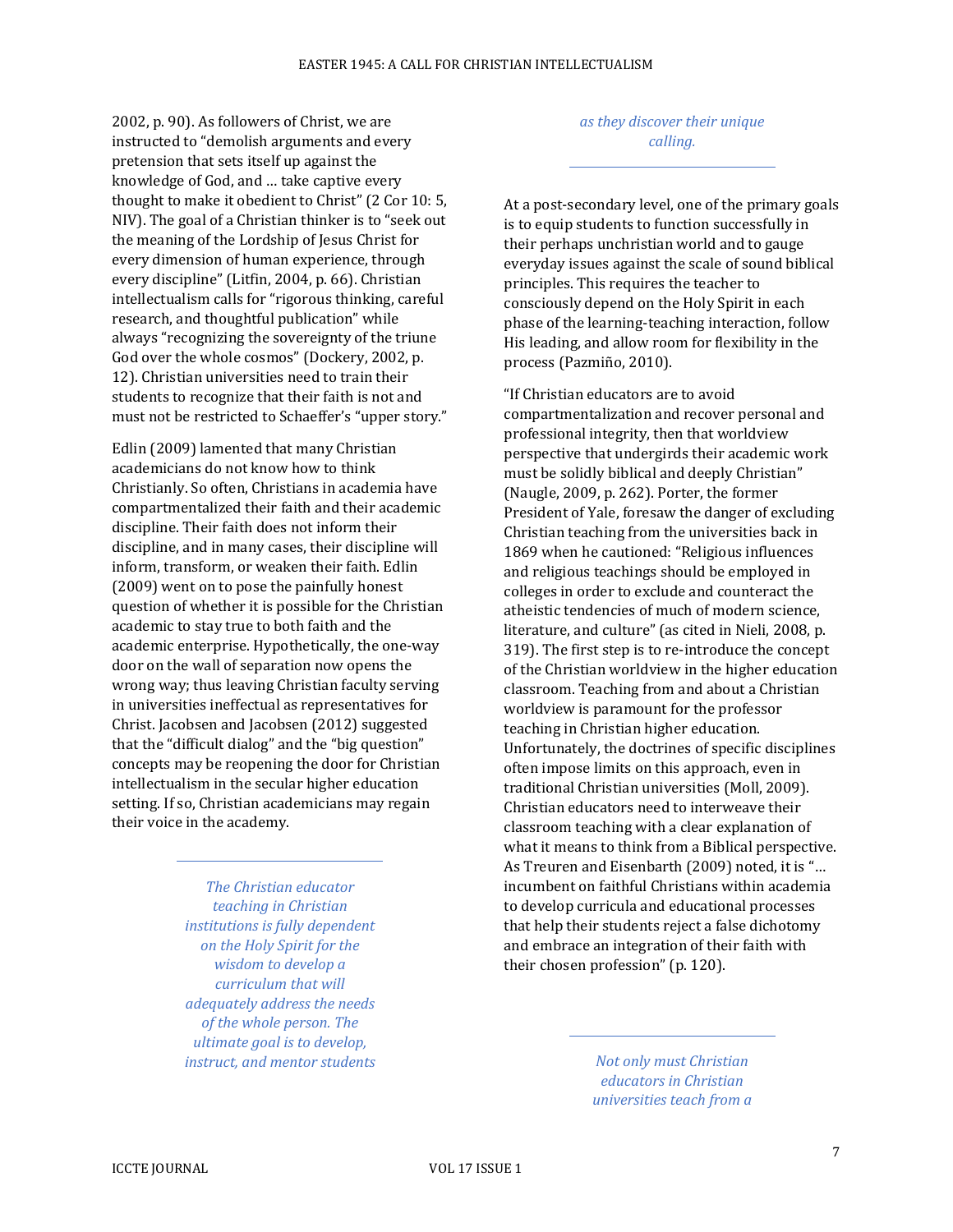*Christian worldview, but they must also teach students how to develop and defend a Christian worldview in their own subjects and careers.*

They must teach students about the cultural mandate that "the ideal human existence is not eternal leisure or endless vacation – or even a monastic retreat into prayer and meditation- but the creative effort expended for the glory of God and the benefit of others" (Pearcey, 2004, p. 48). Then, instead of Christians compartmentalizing their faith, Litfin (2004) suggested that Christian educators can focus on an education where the Lord Jesus is the center of the entire curriculum. He is "the One to whom we must relate everything and without whom no fact, no theory, no subject matter can be fully appreciated…the claim that every field of study, every discipline, every course, requires Jesus Christ to be understood aright" (p. 65); "an education that rigorously and without apology insists upon looking through and beyond the created order to see the Christ-centeredness of all things" (p. 67). Christian scholars have an added incentive because they are studying the handiwork of their Master, to "…see how it will point them to the Truth who stands at the center of all we can know" (p. 71), and then, the entire activity becomes "an act of worship" (p. 75).

Glanzer et al. (2017) cast a vision of a Christian culture wherein "… every Christian professor at a Christian university should have a basic knowledge of standard set of works addressing the relationship of Christianity with their discipline and the Christian university as a whole" (p. 237). If faculty at Christian institutions knew how to help their students make the connection between their areas of studies and biblical principles, that would be a useful first step. For instance, when students read Shelley's Ode to the West Wind, they can be taught how to identify the author's desperate longing for immortality and hope and be reminded that the answers he seeks are found in the One he rejects. McMillin (2002) reminded us that "most critical approaches, even those considered at greatest odds with Christianity, can be applied from a Christian worldview and can yield compelling and insightful Christian analysis of a given text" (p. 150). Thus, students can be taught to read any literary work, regardless of the religious beliefs of the author, and analyze it using the lens of a Christian worldview.

The same principle can be used with works of fiction too. Han and Bagley (2009) exemplified this principle by examining the work of popular writer John Grisham when they note that he "… not only entertains readers with a masterful use of suspenseful plot but also makes them ponder important moral issues from a Christian perspective: inner-city poverty, greed and materialism, environmental concerns, … and the mistreatment of indigenous people" (p. 197). In his inimitable style, C.S. Lewis' (1970) remark on Christians and writing holds sway even today: "What we want is not more little books about Christianity, but more little books by Christians on other subjects – with their Christianity latent" (p. 99).

Edlin (2009) reported that Christian intellectuals are on the lookout for an appropriate scaffold that will provide a faithful platform for scholarship and academic engagement while being true to scripture. He suggested the skill of rhetoric, which

> enables scholars to explore narrative as a means of understanding reality…and also opens the door for Christian scholars to weave the Christian metanarrative through their studies rather than adopting the alternative attitude of preemptive capitulation that is practiced by Christians who are defeated before they start when they accept the falsehood that Christianity and scholarship are at opposite ends of the intellectual spectrum. (p. 215)

The field of social sciences also provides faculty with ample opportunities to explore relevant topics such as "social problems, social and economic justice, community studies, the family, world religions, deviance and criminology, intergroup relations, social stratification, social change, social policy" (Chiareli, 2002, p. 240) through the light of the Scriptures. Instead of submitting to a secular framework built on cultural relevance, in which truth is diluted and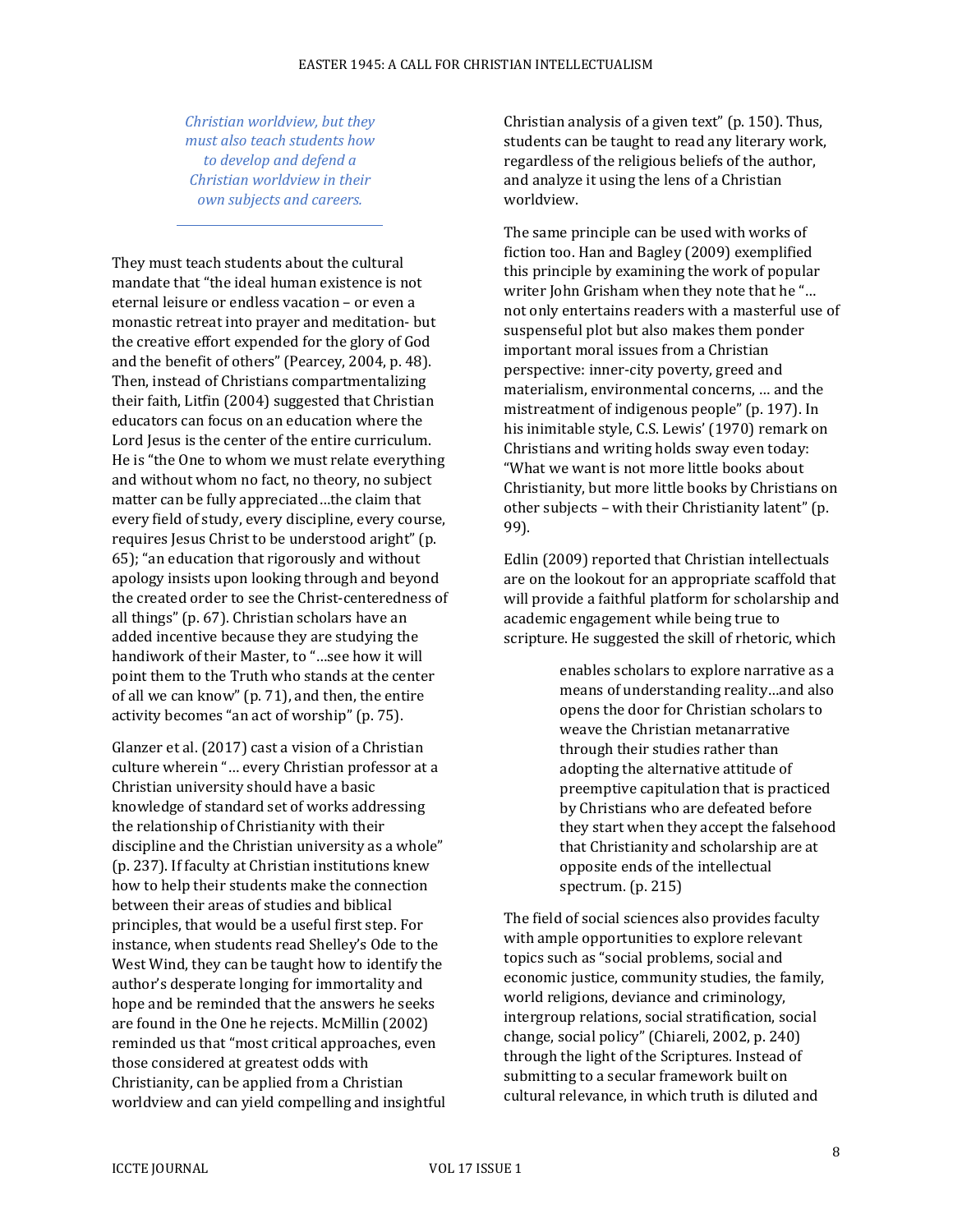presented in a politically correct manner, the Christian educator can be intentional about showing students how to think and apply God's principles of justice and compassion. This is another example of how the university can go beyond the four walls of a classroom and expand its reach.

The push to extend classroom discussions to the everyday world and teach students how to integrate the two using a Biblical lens has been steadily growing in the past few years. In their 2002 work, editors Dockery and Thornbury presented several such examples of integration in different disciplines such as natural science, music, media, teaching, health care, social work, and business, to name a few. Adrian et al. (2009) continued the trend by publishing a selection of papers on making a global impact by integrating faith with learning in the fields of engineering, intelligent design, novels, to name a few. As a result of such integration, their hope was "the formation of individuals who will impact their communities in truth and love" (Chiareli, 2002, pp. 260-261) by learning to think from a Christian perspective regardless of their discipline and not be blinded by secular thought. Dockery and Thornbury (2002) explained in detail how Christian intellectualism has a specific place in every person's world, whether it is literature, arts, social sciences, media, the world of business, or health care. Edlin (2009) aptly observed:

> What this generation needs are Christian scholars who are adept at their craft who, like Paul in Athens, understand the contemporary philosophical forces, … who are unafraid to articulate their own faith assumptions, and who therefore can allow the academic enterprise to benefit from the formative and hope-filled perspective of a Christian worldview. (p.213)

Kang (2018) pointed out how essential it is for the Christian university to clearly define and affirm the philosophical perspectives of a Biblical worldview when selecting board members, determining leadership, hiring faculty, and admitting students. He proposed a modern catechism for Christian higher education. These include the metaphysical, the axiological, and the

epistemological bases. The metaphysical aspect is based on the truth that God is the basis of all reality; the world exists because He does. The question of aesthetics – what is considered beautiful – has its foundations on the truth that God has made all things beautiful, and therefore all things in creation are a reflection of His beauty. "The epistemology of a Christian worldview is that human beings have the capacity to recognize truth, which is rooted in their discovery of God's creation" (Braley et al., 2003). Identifying these concepts clearly will equip Christian educators to teach "…what it means to think like a Christian about the nature and workings of the physical world, the character of human structures like government and the economy, the meaning of the past, the nature of artistic creation…" (Noll, 1994, p. 7).

Colson and Pearcey (1999) summarized what Christian intellectualism ought to look like

> Christian education is not simply a matter of starting class with Bible reading and prayer, then teaching subjects out of secular textbooks. It consists of teaching everything, from science and mathematics to literature and the arts, within the framework of an integrated Biblical worldview. It means teaching students to relate every academic discipline to God's truth and his selfrevelation in scripture, while detecting and critiquing nonbiblical worldview assumptions. (p. 338)

#### **Conclusions and Recommendations**

"Most students enter college," wrote *Los Angeles Times* editor David Savage, "... expecting that the university and its leaders have a clear vision of what is worth knowing and what is important in our heritage that all educated persons should know" (as cited in Nieli, 2008, p. 331). It is long overdue for Christian universities to respond to this expectation. As Lewis reminded us, just as we cannot not take the supernatural out of Christianity, we cannot forget the supernatural in how classes are taught and students mentored in Christian universities. Lewis can still be our model. Voth (2021) provided hard sales data from multiple sources showing that C.S. Lewis still has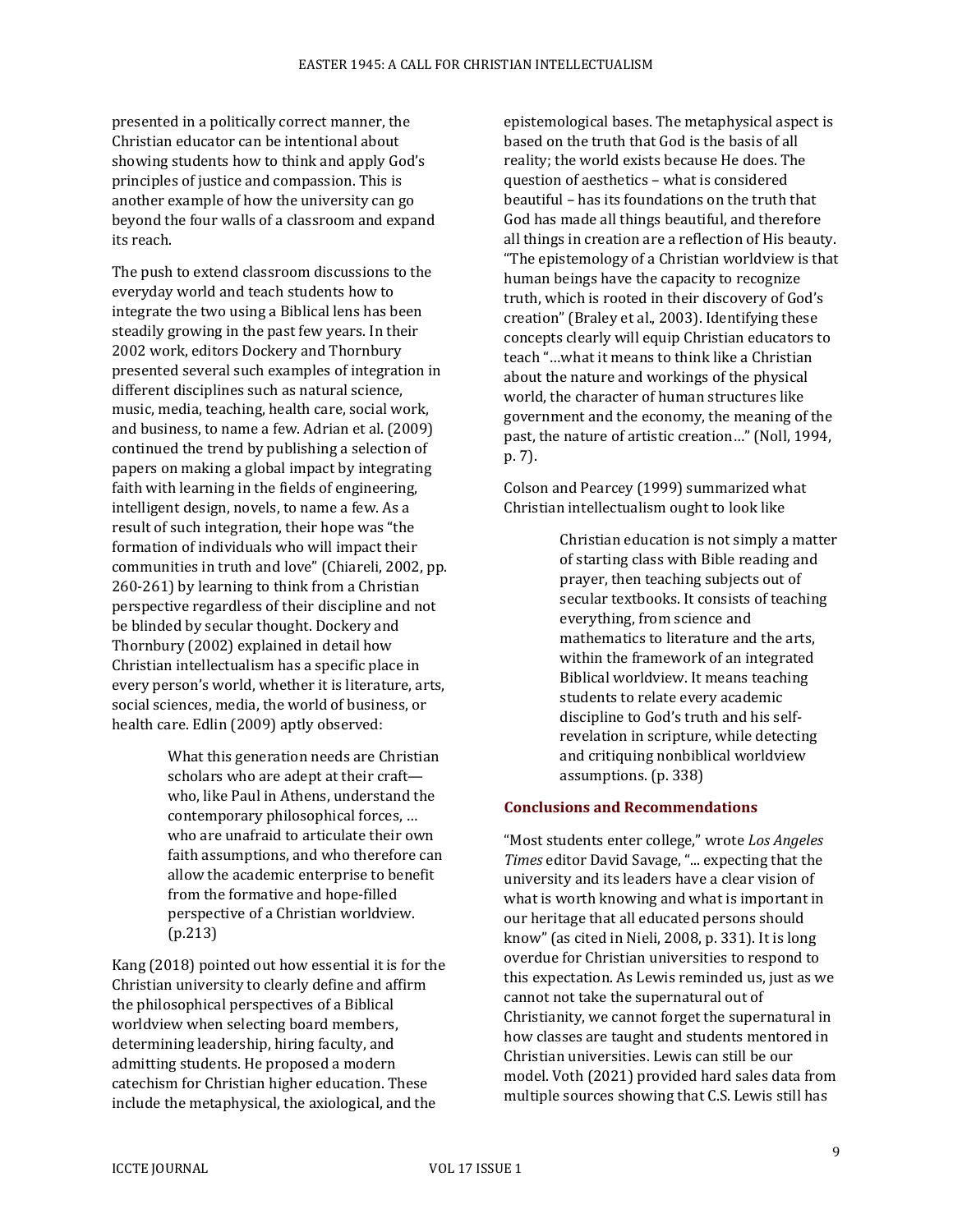more media sales than any Christian author. He is often a gateway author for non-Christians to be introduced to a Christian worldview. After all of these years, the evidence suggests that he is still influencing culture, but he needs our help.

The Bible places great emphasis on educating and transforming the whole person – mind, body, and spirit. The Christian is reminded: "Do not conform to the pattern of this world but be transformed by the renewing of your mind" (Rom 12:2, NIV). Educating the whole person necessitates offering courses that develop the ability of students to "critique, develop, and refine" (Claerbaut, 2004, p. 308) and result in producing a transformed intellectual. Braley et al. (2003) commented that Christian educators need to "translate theology and philosophy into street sense, enabling students to live a Christlike life in the real world" (p. 65). The challenge is to develop "… a Christian mind and to express it confidently in all of life" (Roberts, 2009, p. 90).

Willimon (2005) looked at the state of higher education and warned that if Christian intellectualism is not brought back, higher education could change from: "… a place where the young are initiated into the wisdom of the past … into a place where the old abandon the young to their own meager resources because the old have nothing of value to say to them" (p. 21). When the humanist chaplain at Harvard University published his views that "we are forced to be good without God" (Epstein, 2009, p. 220), transformed Christian intellectuals in institutions of higher education should have the intellectual training and revelation to be able to counter that comment with Scriptural evidence that there can be no good without God. Goheen and Bartholomew (2008) challenged Christian intellectuals everywhere with this sobering reminder:

> Scholarship, like all other aspects of human life, is on the field of battle between the kingdom of God and the kingdom of darkness. Both powers vie to shape and direct scholarship for their own ends. This is a vital place for Christians to be involved. (pp. 164-165)

*Every year, thousands of graduates, destined for positions of leadership, graduate from institutions of higher education. The types of economic, social, and cultural decisions that these people make are determined by the philosophical foundations that undergird what they are being taught at university. These foundations will be the guiding principles that determine how they raise their families, how they vote, how they function in society, and how they respond to times of crisis. With the world becoming so interconnected, these decisions have the potential to have global implications. The Christian university should provide optimal conditions for the growth of Christian intellectualism and character development, which will impact future generations on every level (Dockery & Thornbury, 2002).*

Albert Meyer, head of a higher education board and a scientist noted, "At the heart of any higher education is … a conception of truth" (Corts, 2011, p. 36). The secular humanist argues that truth is evasive and subjective. But for a Christian higher education institute, truth is Jesus the Christ (John 8: 31-32), and the ultimate mission is transformation of the individual. "We pursue our mission through a commitment to holistic education, nurturing the intellect, shaping and molding the heart and soul, modeling servanthood as a way of life, and touching our neighbors throughout the world with a touch of the love of God" (Corts, 2011, p. 38). In order to derive standards of truth, Ross (2009) pointed out that "… only a biblical standard shows promise for deriving an enduring criterion of truth in higher education" (p. 173).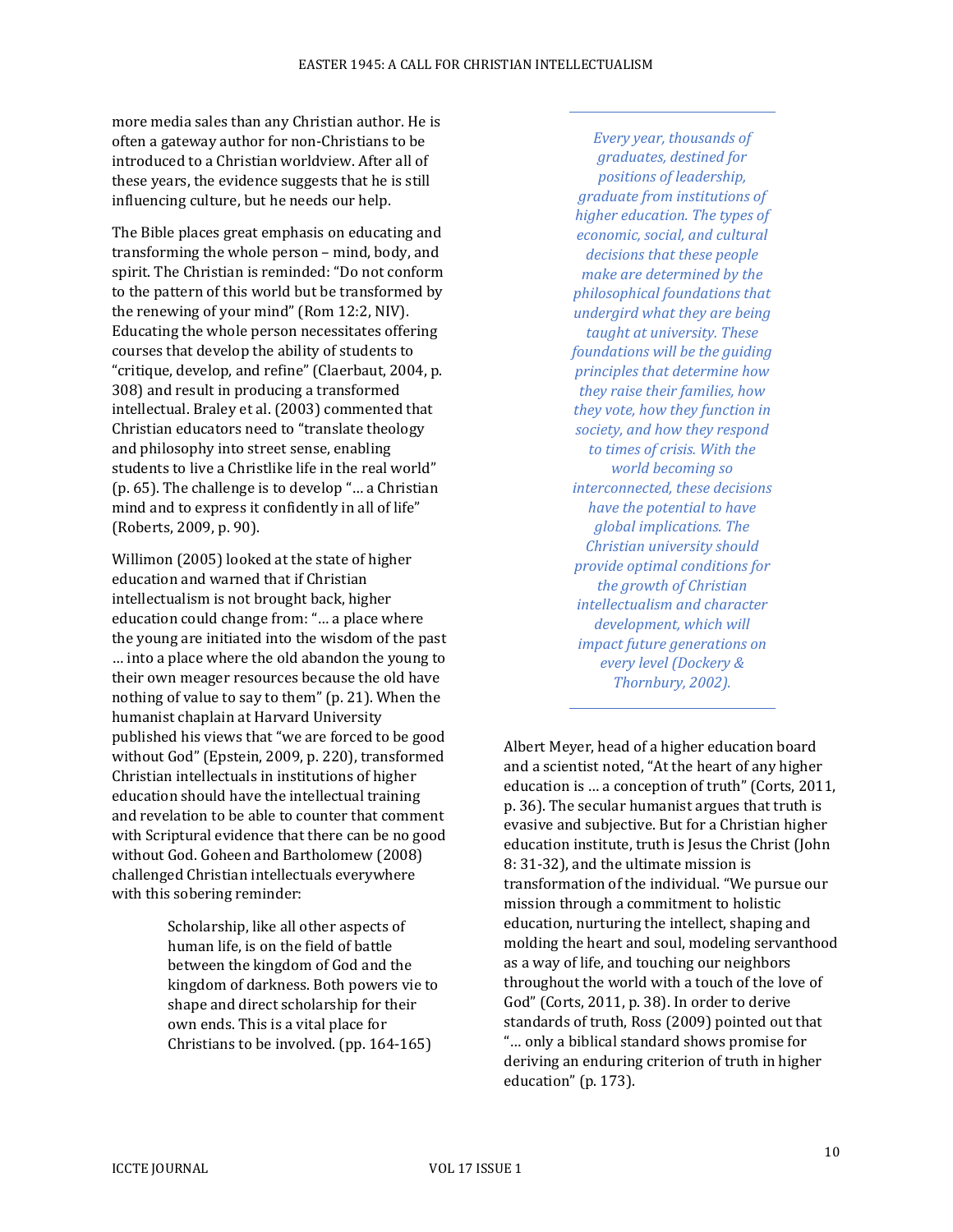Promoting Christian intellectualism is a Biblical mandate. The advice that the apostle Paul gave the church at Ephesus is relevant for today's Christian educators:

> So Christ himself gave the …teachers, to equip his people for works of service, so that the body of Christ may be built up until we all reach unity in the faith and in the knowledge of the Son of God and become mature, attaining to the whole measure of the fullness of Christ. Then we will no longer be infants, tossed back and forth by the waves, and blown here and there by every wind of teaching and by the cunning and craftiness of people in their deceitful scheming. Instead, speaking the truth in love, we will grow to become in every respect the mature body of him who is the head, that is, Christ. (Eph 4:11-15, NIV)

Christian higher education has repeatedly addressed the decline of Christian intellectualism in society. Nevertheless, this decline continues to persist in today's culture. We must be intentional about reaching out to our students. It is not enough to impress them with our academic prowess, but they should also see our heart and love for the Lord and His Word. We do not water down the content of our teaching, but we do bring our teaching into their world and the world that they are going into after they graduate. We can help them to decompartmentalize their secular and sacred life. We can model for them how Christians should be in but not of the world.

Our academic credentials still give us access to media sources. The doors for a few national media sources are still open to Christian intellectuals. Recently, one of our alumni was a guest on one of the leading cable programs. He was a great representative for Christ and was willing to step into a huge opportunity. He did so knowing that he risked being "canceled" by some, but he was not afraid to simply speak truth on a national stage. Additionally, there are even more opportunities in the smaller local media sources. These outlets provide opportunities for the Christian intellectual to speak directly into the culture of the local community. Our academic degrees qualify us as "experts," and when we use

this opportunity wisely, we often find that our expertise becomes even more in demand.

Social media provides opportunities to speak into our culture. This is not a time to just post lectures or articles, but rather engage directly in today's issues with the love and wisdom of Christ and by employing our specialized skills. Some of our best teachings are the carefully developed elevator speeches that are bathed in prayer and thought. We ought to craft logical, succinct words of encouragement and life specific to the issues of the day. Perhaps when Christian intellectuals propose cogent arguments that are not merely argumentative but are stated in a way that has earned them the right to be heard and not simply argumentative in tone, we will make room for an audience that wants to see Christian values brought back into the culture.

> Economists read the world through the eyes of economics, reducing all activity to the needs and trends of the market. Sociologists create their own fantasy worlds based on their limited observations and analyses. Biologists interpret everything through the lens of Darwinian evolution…. It does not matter what the discipline is; those who are engaged in it find themselves obliged to use it as a tool for discovering something more fundamental and all-embracing. It is here that Christian higher education can make its contribution by restoring the divine dimension to academic study and putting the human mind firmly in its place, not in order to diminish it but in order to allow it to be the instrument of learning that it was originally intended to be. (Bray, 2011, p. 66)

The ancient cry recorded by the prophet Isaiah echoes even today: "Whom shall I send? And who will go for us?" (Isa 6:8, NIV). The onus is now on Christian intellectuals to respond to that cry, defend the minds of future generations from the influence of secular humanism, and bring the 'Christian mind' back to life through the medium of higher education. After all, ours is a system of faith that believes in redemption, restoration, and resurrection. Easter 1945, Lewis warned the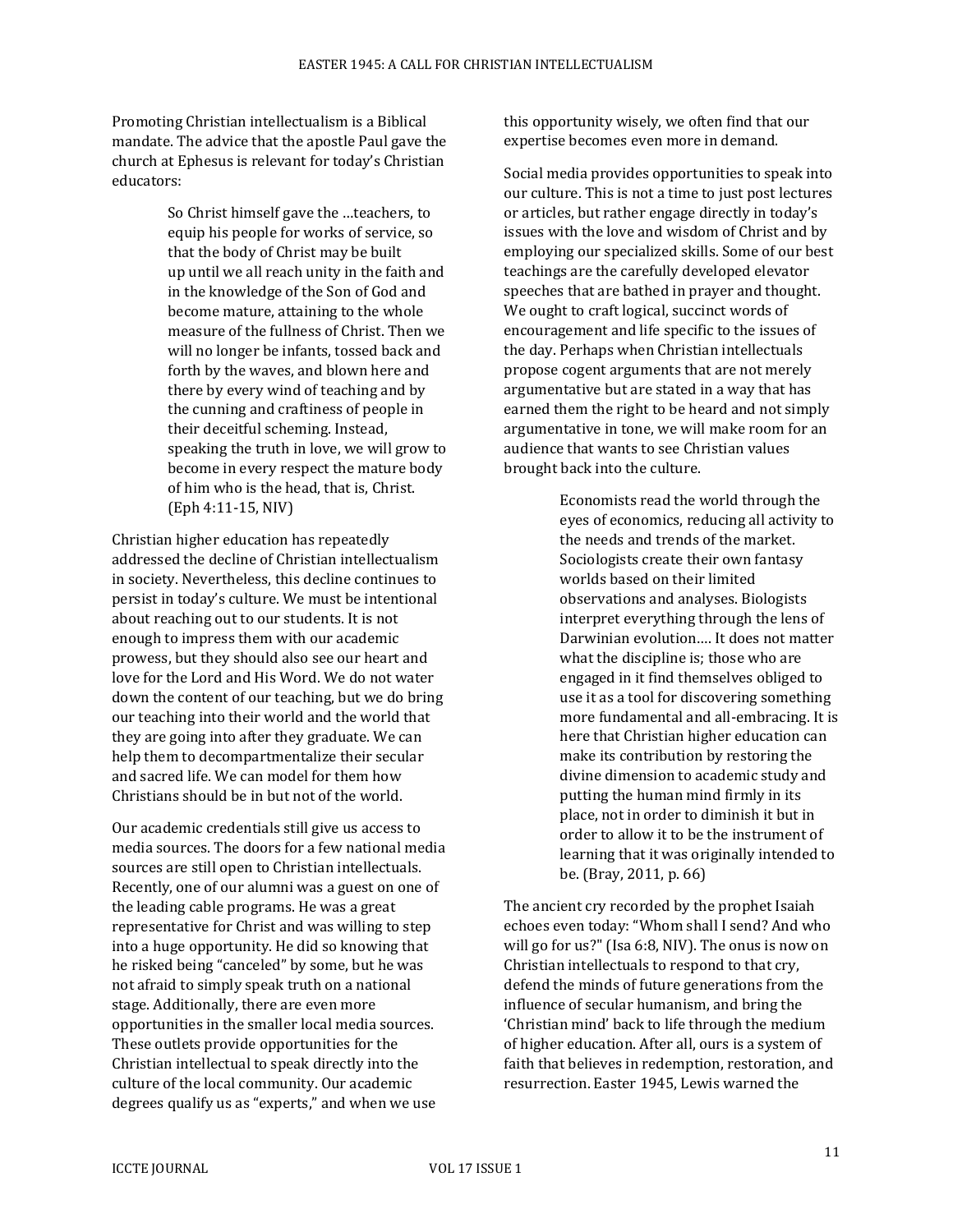Church of a watered-down faith. What would he say to the Church this Easter?

#### **References**

Adrian, W. (2003). Christian universities in historical perspective. *Christian Higher Education*, *2*(1), 15 – 33. doi: 10.1080/15363750390175618

American Humanist Association. (2021). https://americanhumanist.org/

Bartlett, J. C. (2007). A Christian philosophy of education of a public school educator. *Christian Perspectives in Education*, *1*(1), 1-13.

Blamires, H. (1978). *The Christian mind*. Servant Books.

Braley, J., Layman, J., & White, R. (2003). *Foundations of Christian school education*. ASCI/Purposeful Design Publications.

Bray, G. L. (2011). The challenge to the mind in Christian higher education today. In Corts, P. R. (Ed.), *Thinking Christianly: Christian higher education and a vigorous life of the mind* (pp. 33- 54). Samford University Press.

Claerbaut, D. (2004). *Faith and learning on the edge: A bold new look at higher education*. Zondervan.

Colson, C. & Pearcey, N. (1999). *How now shall we live?* Tyndale House.

Corts, T. E. (2011). Transforming lives. In Corts, P. R. (Ed.), *Thinking Christianly: Christian higher education and a vigorous life of the mind* (pp. 9- 31). Samford University Press.

Dockery, D.S. (2002). Shaping a Christian worldview: The foundations of Christian Higher Education. In D. S. Dockery, & G. A. Thornbury (Eds.), *Shaping a Christian worldview: The foundations of Christian higher education* (pp. 1- 15). Broadman & Holman.

Dockery, D. S., & Morgan, C. W. (2018). *Christian higher education: Faith, teaching, and learning in the evangelical tradition*. Crossway.

Edlin, R. J. (2009). Keeping the faith: The Christian scholar in the academy in a postmodern world. *Christian Higher Education*, *8*, 203-224. doi: 10.1080/15363750802664101

Epstein, G. M. (2009). *Good without God: What a billion nonreligious people do believe*. William Morrow Harper Collins.

Flynn, T. (n.d.). Secular humanism defied. *Free Inquiry*. https://secularhumanism.org/what-issecular-humanism/secular-humanism-defined/

Glanzer, P. L., Alleman, N. F., & Ream, T. C. (2017). *Restoring the soul of the university*. InterVarsity Press.

Goheen, M. W., & Bartholomew, C. G. (2008). *Living at the crossroads: An introduction to Christian worldview*. Baker Academic.

Green, B. (2002). Theological and philosophical foundations. In D. S. Dockery & G. A. Thornbury (Eds.), *Shaping a Christian worldview* (pp. 62-91). Broadman & Holman.

Gutek, G. L. (1995). *A history of the western educational experience* (2nd ed.). Waveland Press.

Han, J. J., & Bagley, M. C. (2009). Making a difference: John Grisham as a Christian novelist. In W. Adrian, M. E. Roberts & R. Wenyika (Eds.), *Engaging our world: Christian worldview from the ivory tower to global impact* (pp. 196-205). W&S Academic Press.

Hitchcock, J. (1982). *What is secular humanism?* Servant Books.

Hughes, B. (2011). The worldview war. *American Thinker*.

http://www.americanthinker.com/2011/07/the\_ worldview\_war.html

Humanist Manifesto III. (2003). *Humanist*, *71*(4), 39.

Hunter, J. D. (2000). *The death of character: Moral education in an age without good or evil*. Basic Books.

Jacobsen. D, & Jacobsen. R. (2012). *No longer invisible: Religion in university education*. Oxford University Press.

Joeckel, S., & Chesnes, T. (2012). *The Christian college phenomenon: Inside America's fastest growing institutions of higher learning*. Abilene Christian University Press.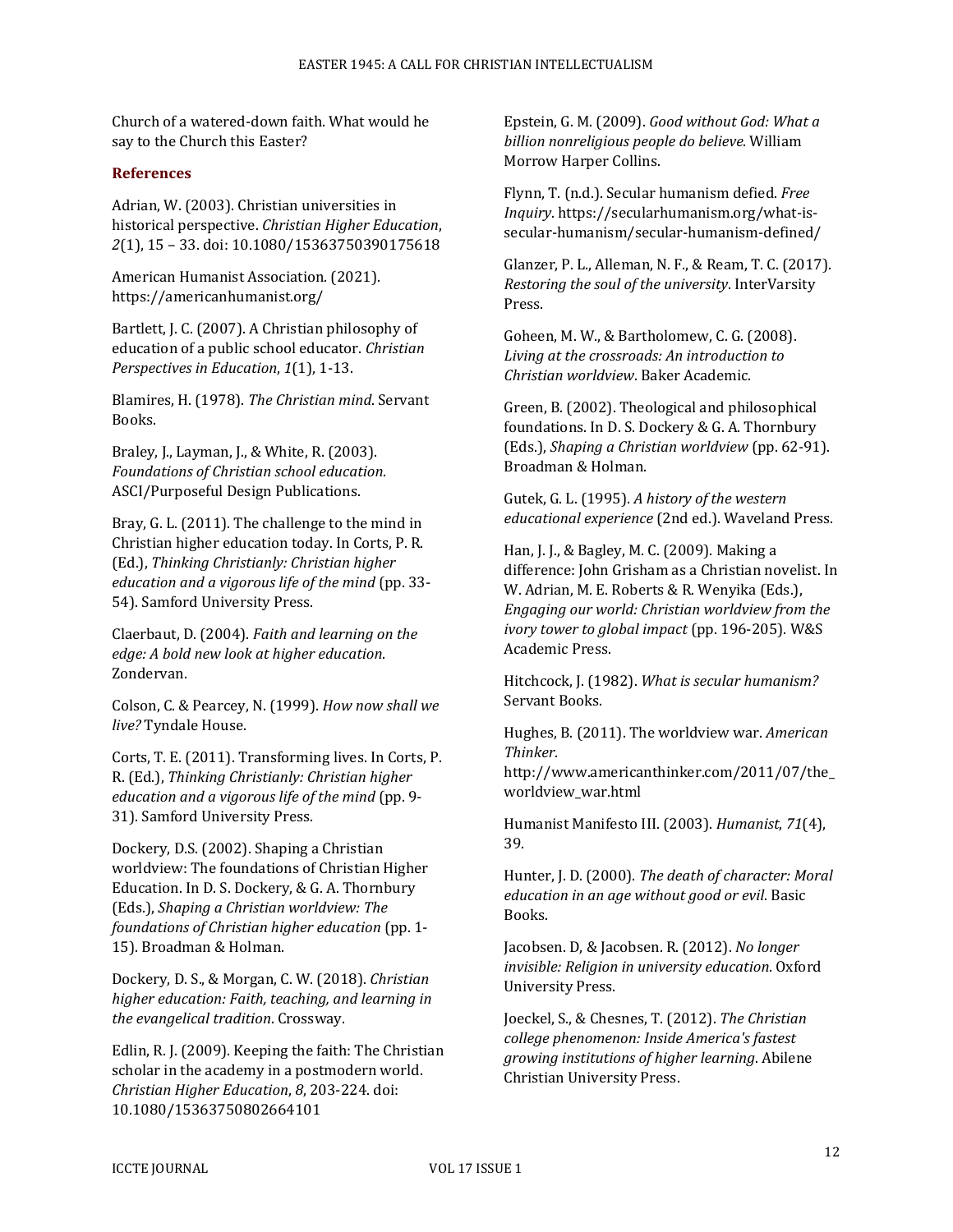Kang, S. S. (2018). Faith, Learning, and Catechesis. In D. S. Dockery & C. W. Morgan (Eds.), *Christian higher education: Faith, teaching, and learning in the evangelical tradition* (pp. 365-384). Crossway.

Lee, H. (2010). *Faith-based education that constructs*. Wipf & Stock.

Lewis, C. S. (1970). Christian apologetics. In W. Hooper (Ed.), (pp. 86-103). *God in the dock: Essays on theology and ethics*. William B. Eerdmans.

Litfin, A. D. (2004). *Conceiving the Christian college*. W.B. Eerdmans Pub.

London, H. (2008). *America's secular challenge: The rise of a new national religion*. Encounter Books.

Marsden, G. M. (1994). *The soul of the American university*. Oxford University Press.

McMillin, B. (2002). Christian worldview and literature. In D. S. Dockery, & G. A. Thornbury, (Eds.), *Shaping a Christian worldview* (pp. 149- 161). Broadman & Holman.

Moll, R. (2009). Hard choices for higher ed. *Christianity Today*, *53*(9), 36. https://www.christianitytoday.com/ct/2009/sept ember/24.36.html

Naugle, D. K. (2009). Squashing Screwtape: Debunking dualism and restoring integrity in Christian educational thought and practice. In W. Adrian, M. E. Roberts & R. Wenyika (Eds.), *Engaging our world: Christian worldview from the ivory tower to global impact* (pp. 242-266). W&S Academic Press.

Nieli, R. K. (2008). From Christian gentleman to bewildered seeker: The transformation of American higher education. *Academic Quest*, *20*, 311–331. doi 10.1007/s12129-007-9025-7

Noll, M. A. (1994). *The scandal of the evangelical mind*. Grand Rapids, MI: Wm. Eerdmans.

Pazmiño, R. W. (2010). Christian education is more than formation. *Christian Education Journal Series 3*, *7*(2), 356-365.

Pearcey, N. (2004). *Total truth: Liberating Christianity from its cultural captivity*. Crossway Books.

Religion: Don v. Devil (1947, September 8). *Time*. http://content.time.com/time/subscriber/article/ 0,33009,804196,00.html

Reno, R. R. (2016). *Resurrecting the idea of a Christian society*. Regnery Faith.

Roberts, M. E.. (2009). How the west lost its (Christian) mind and can find it again. In W. Adrian, M. E. Roberts & R. Wenyika (Eds.), *Engaging our world: Christian worldview from the ivory tower to global impact* (pp. 76-90). W&S Academic Press.

Scott, J. C. (2006). The mission of the university: medieval to postmodern transformations. The *Journal of Higher Education*, *77*(1), 1-39.

Smith, C. (2003). Introduction: Rethinking the secularization of American life. In Smith (Ed.), *The secular revolution: Power, interest, and conflict in the secularization of American public life*. University of California Press.

Treuren, K. V., & Eisenbarth, S. (2009). The integration of faith and profession in the engineering discipline. In W. Adrian, M. E. Roberts & R. Wenyika (Eds.), *Engaging our world: Christian worldview from the ivory tower to global impact* (pp. 119-136). W&S Academic Press.

Valk, J. (2007). Plural public schooling: Religion, worldviews and moral education. British *Journal of Religious Education*, *29*(3), 273–285. doi: 10.1080/01416200701479661

Voth, J. (2021). *Why Lewis?: Seven reasons why C. S. Lewis is the second most influential author in modern Christian history*. Resource Publications.

Wenyika, R. & Adrian, W. (2009). Religion of the heart: Expelled from the American university. In W. Adrian, M. E. Roberts & R. Wenyika (Eds.), *Engaging our world: Christian worldview from the ivory tower to global impact* (pp. 101-118). W&S Academic Press.

Willimon, W. H. (2005). Recreational sex. *Christian Century*, *122*(8), 20-22.

Worley, T. B. (2018). Faith, Learning, Worship, and Service. In D. S. Dockery & C. W. Morgan (Eds.), *Christian higher education: Faith, teaching, and*